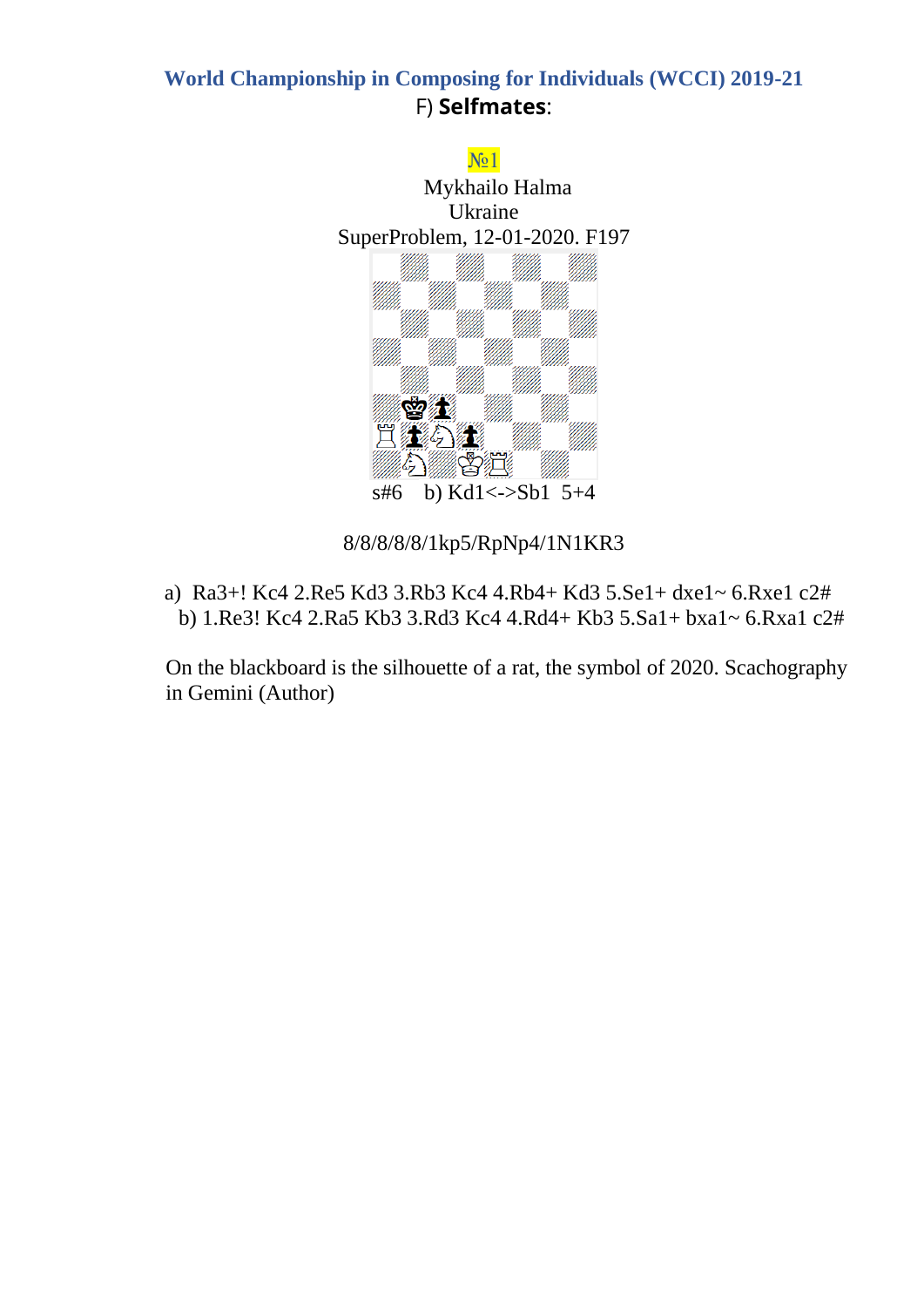

8/3p4/3p4/3p4/k2P4/1R4p1/2B2prp/2B4K

1.Rb1+ Ka5 2.Bd2+ Ka6 3.Bd3+ Ka7 4.Bf1 Ka8 5.Ba5 Ka7 6.Bc7 Ka8 7.Bb8 Rg1#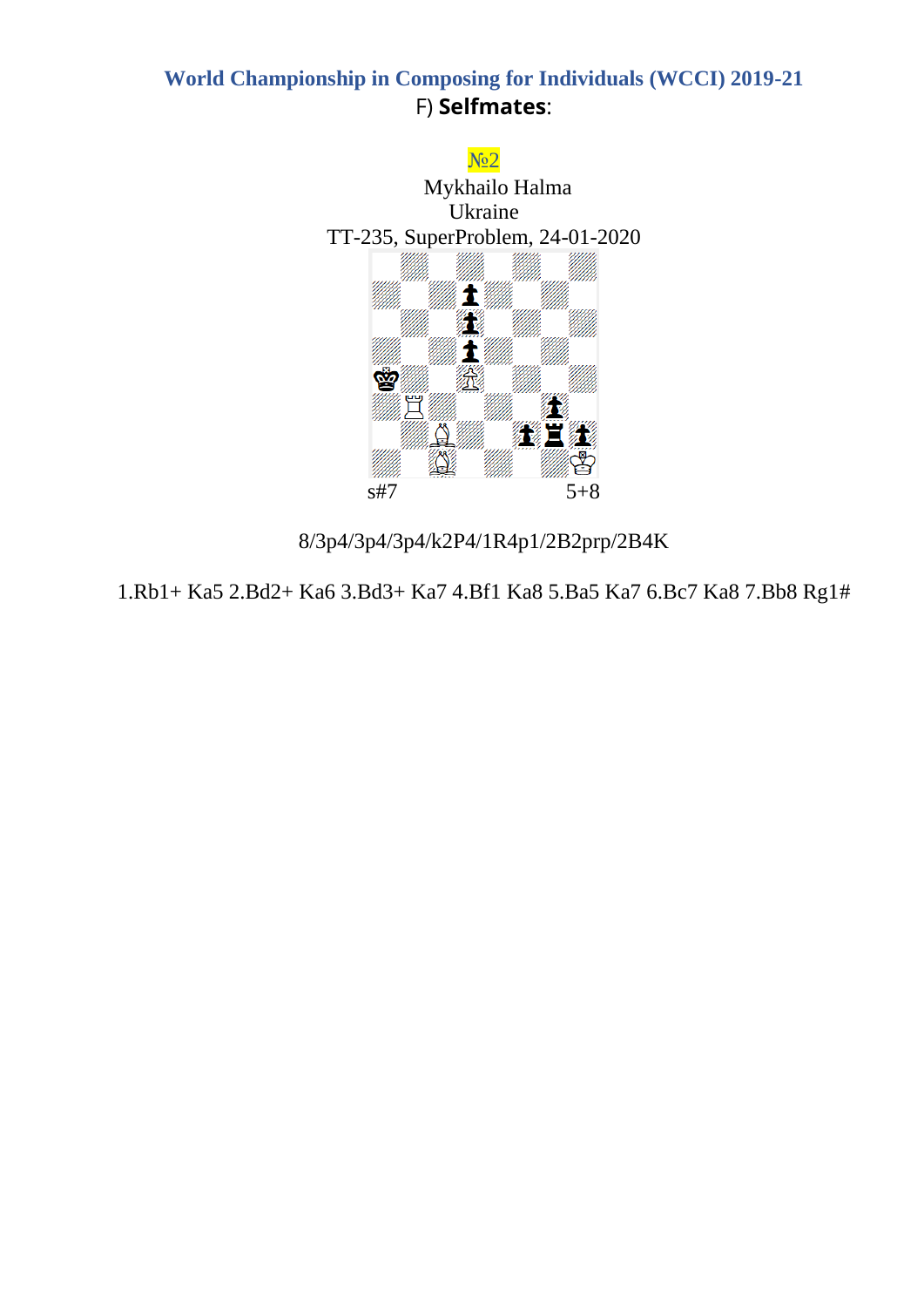

3R4/p7/p7/7p/7P/N2B1p1p/1p3p1P/3k1K2

1.Be2+ Kc1 2.Rc8+ Kd2 3.Sb1+ Ke3 4.Rc4 a5 5.Rxa4 a6 6.Rc4 a4 7.Rxa4 a5 8.Rc4 a4 9.Rxa4 fxe2#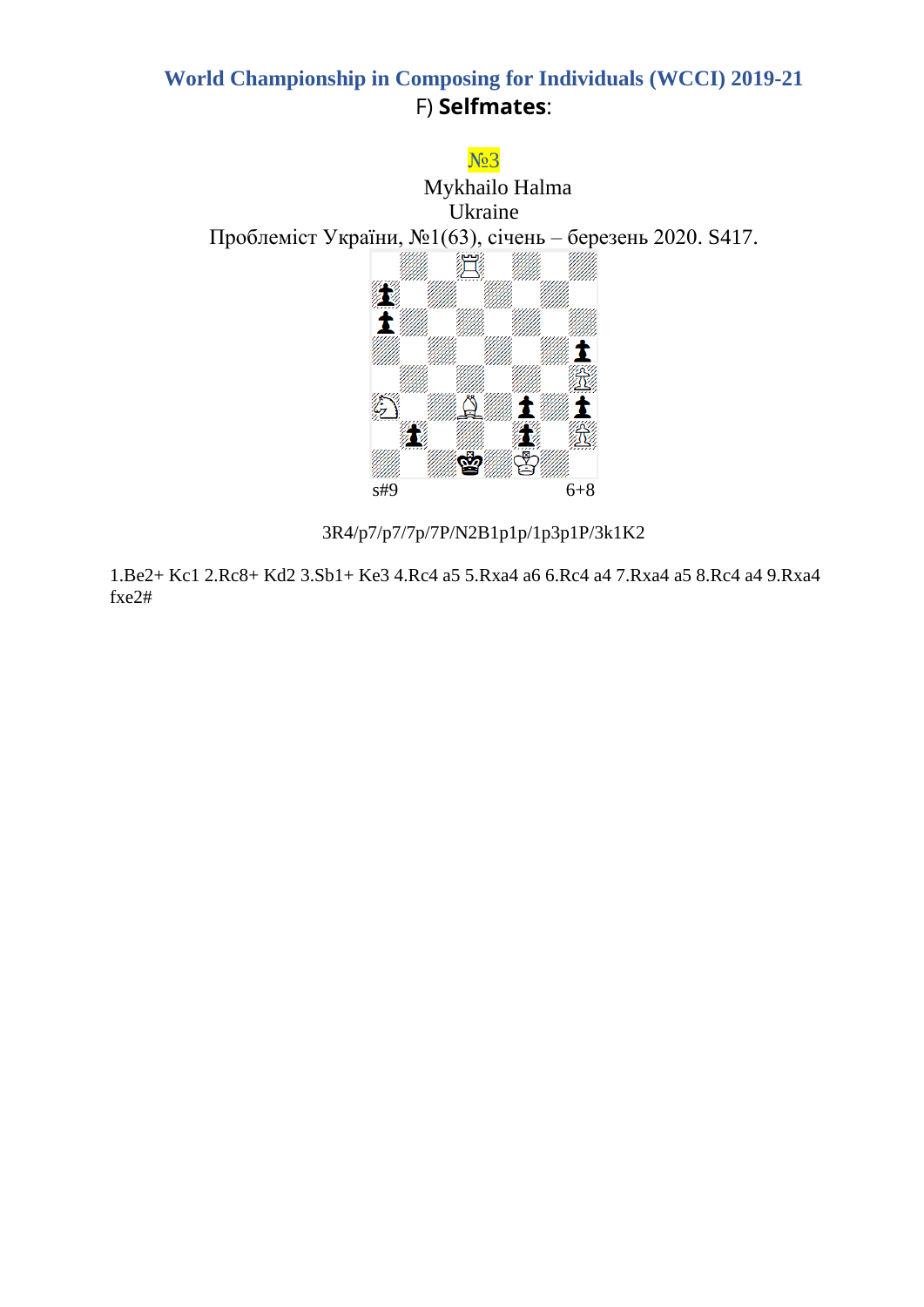

8/6p1/8/6PP/6Pp/3P2pB/6Rp/1KN1Rn1k

1.Kc2! g6 2.Kd1 gh5 3.Ke2 hg4 4.Kxf1 gh3 5.Se2 hg2#

A horizontal zigzag with a white king and a vertical zigzag with a black pawn write two letters M – Михаил Мишко.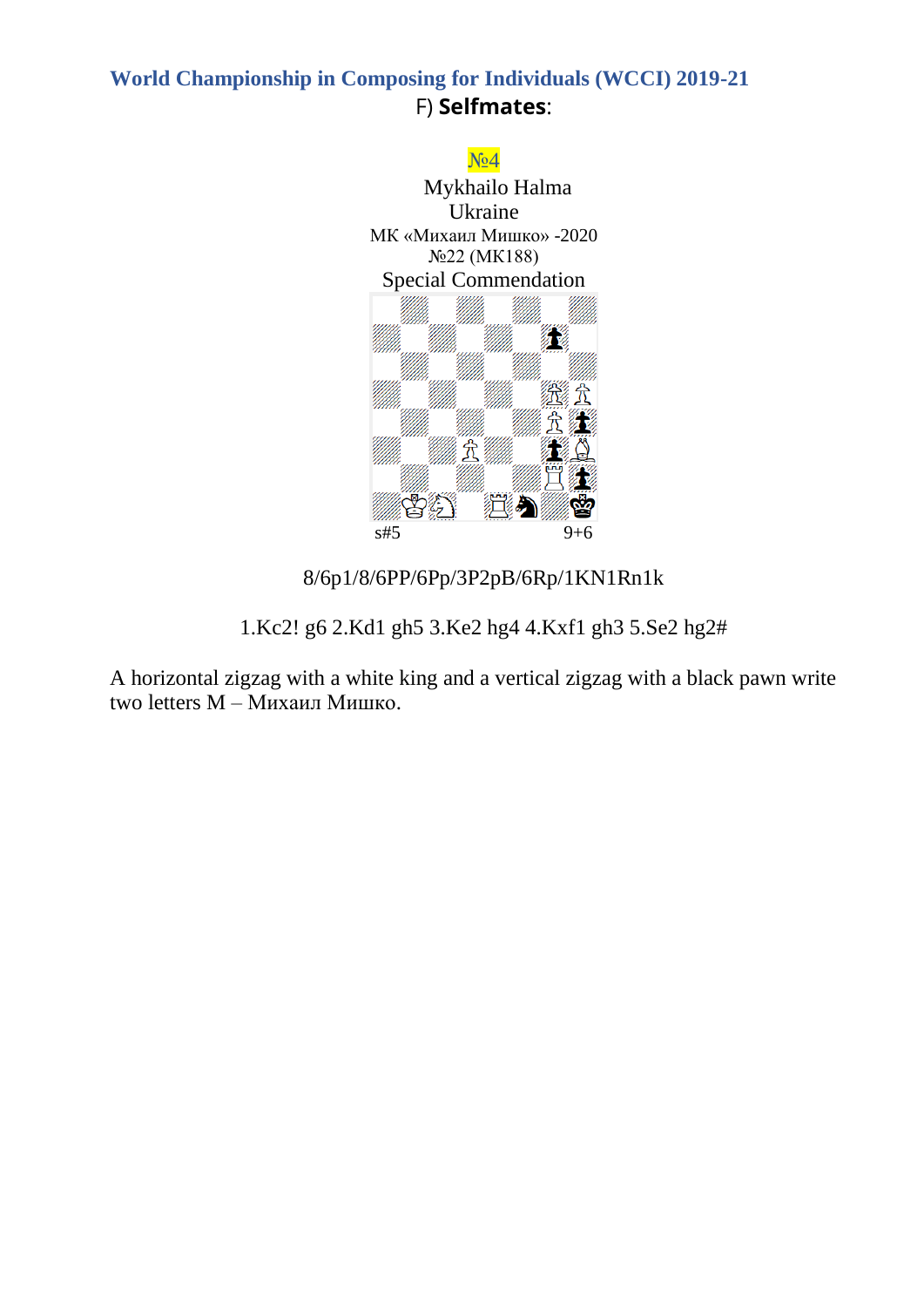

Q7/8/8/8/8/6p1/4R1P1/N1kr1RK1

1.Qa3+! Kb1 2.Rb2+ Kc1 3.Re1 Rxe1#

1.Rc2+! Kb1 2.Re1 Rc1 3.Rd1 Rxd1#